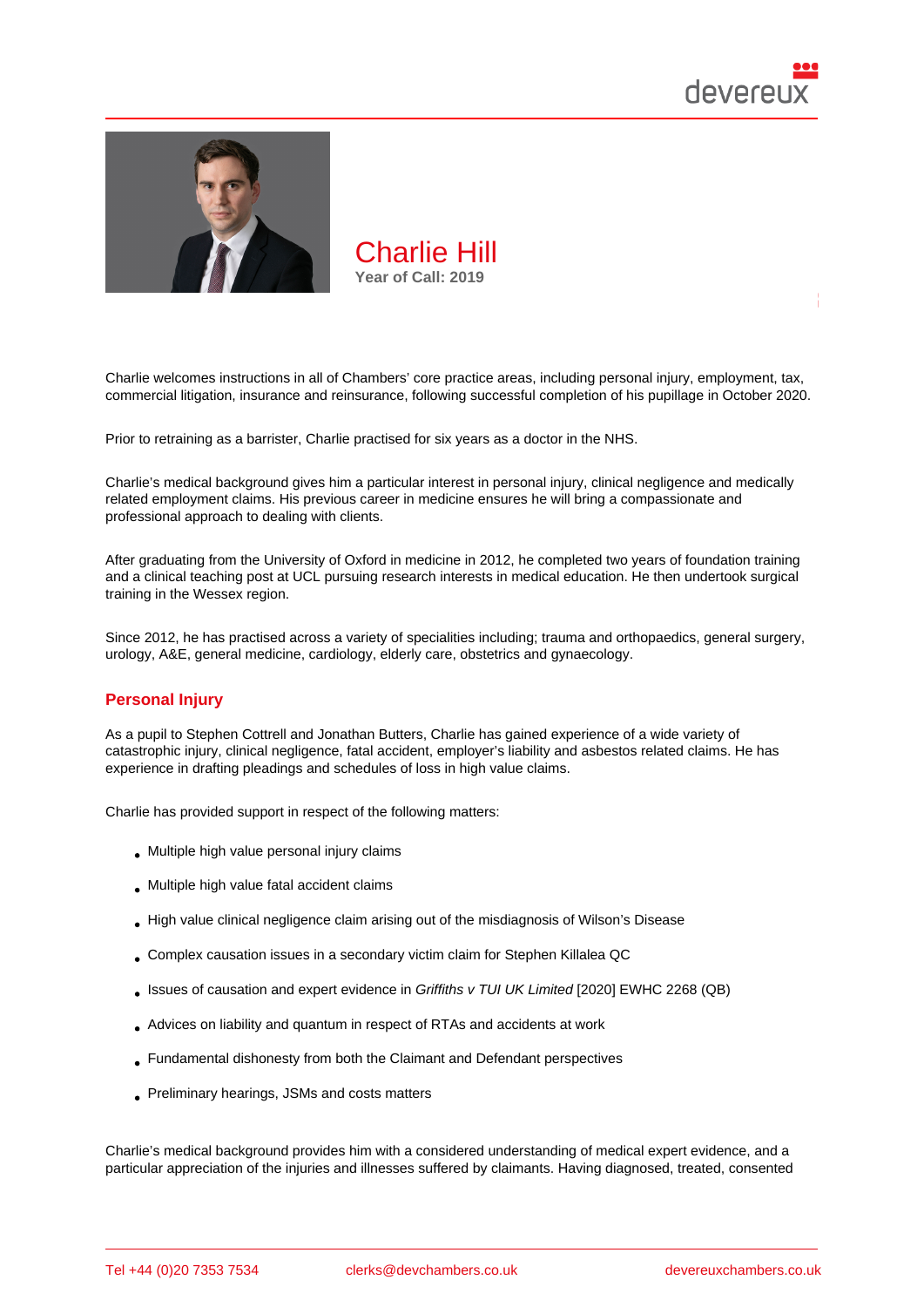and operated on patients himself, he is well placed to navigate complex medical litigation issues from both the claimant and defendant perspective.

# **Employment**

Charlie welcomes instructions on behalf of both employees and employers.

As a pupil to Alice Mayhew, Charlie gained experience of a wide variety of employment issues, including high value discrimination, unfair dismissal, TUPE and whistle blowing claims.

Charlie has provided research and drafting support in the following matters:

- Variety of preliminary hearings, including for strike out, limitation issues, reconsiderations, and costs applications
- Grounds of resistance in discrimination, unfair dismissal and TUPE claims
- Drafting and research support for Alice Mayhew in a Court of Appeal case concerning disability discrimination and reasonable adjustments
- Research support on issues of privilege, covert surveillance, maternity and pregnancy discrimination, age discrimination in the context of Permanent Health Insurance
- Independent investigations of grievances

## Tax

Charlie welcomes instructions on behalf of both taxpayers and The Revenue, and has been accepted on the Junior Junior scheme for government work.

He is currently instructed in a high value First Tier Tribunal case concerning residence and double taxation agreements, as a junior to Christopher Stone.

As a pupil to Marika Lemos, Charlie gained experience in a wide range of tax litigation. This included research support to Aparna Nathan QC and Marika Lemos Reid in Reid & Emblin v HMRC [2020] UKUT 61 (TCC) in the Upper Tribunal on the validity of closure notices.

Charlie provided support to Marika Lemos in Income Plus Services Limited v The Treasury TC/2019/00182; a complex appeal in the Isle of Man VAT Tribunal concerning the VAT treatment of a supply of services through an umbrella company.

Charlie has also gained experience of advisory work on behalf of both taxpayers and the revenue, including issues of; discovery assessments, residence and domicile, personal portfolio bonds, IHT/CGT/income tax liability under trusts, tax status of cryptocurrency and the application of IR35 in a case concerning a sports star.

### Financial Mis-Selling and Consumer Credit

Charlie welcomes instructions in this field, in claims arising from the mis-selling of PPI. He is familiar with the Consumer Credit Act 1974 and the practical elements of consumer credit litigation.